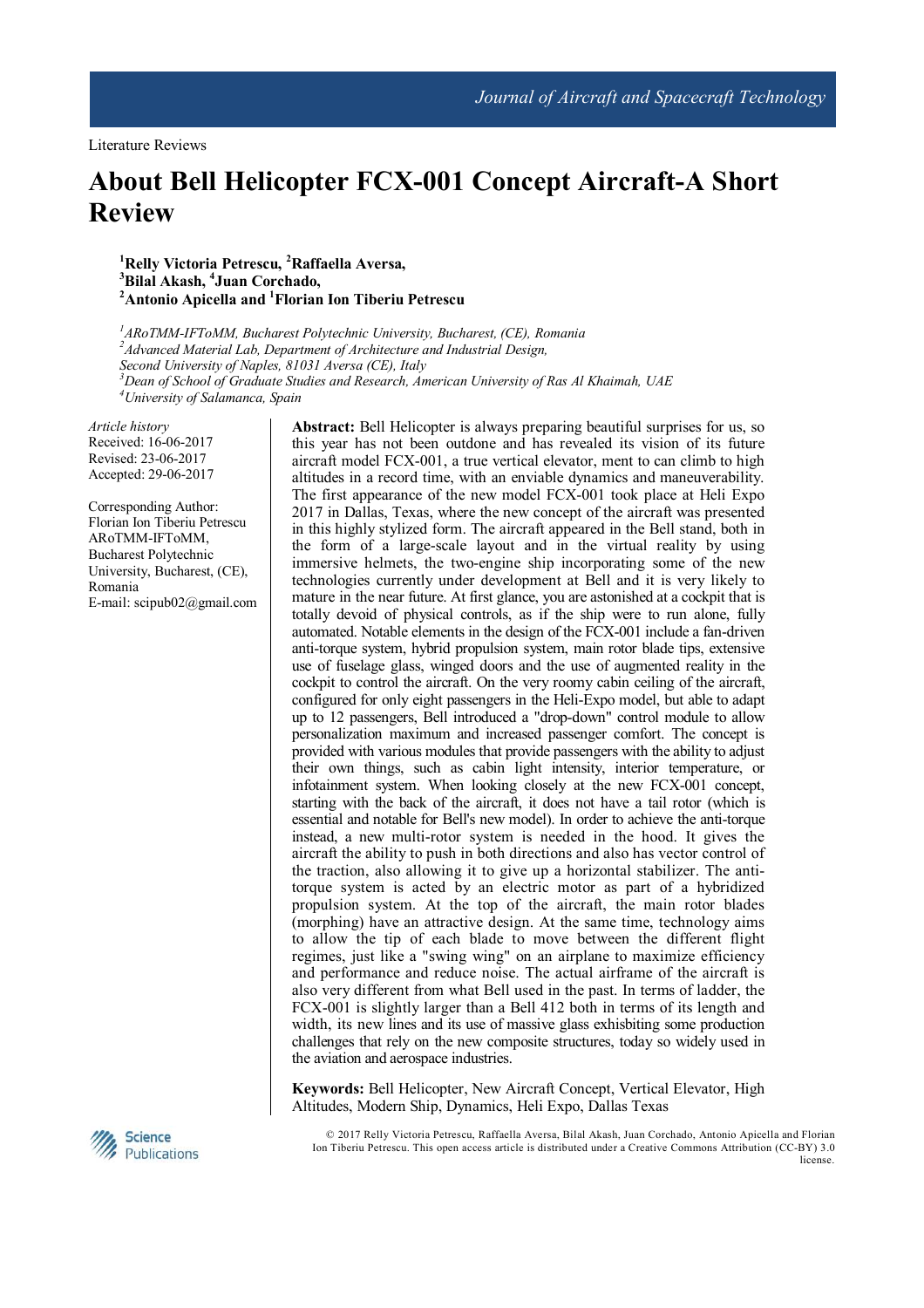# **Introduction**

Founded in 1935 under the name of Bell Aircraft Corporation, today Bell Helicopter is an important aerospace company that continues to set the pace for industry and expands the scope of the vertical elevator. Being an industry leader with unparalleled global recognition, the name Bell Helicopter was the first to obtain commercial helicopter certification. Throughout its existence (over 80 years), Bell Helicopter has delivered over 35,000 aircraft to customers around the world (Petrescu and Petrescu, 2011; 2012; 2013a; 2013b; 2013c).

With always thinking ahead in advanced concepts, Bell Helicopter has managed to invent and design jet planes. These unique aircraft stand up like a helicopter, then fly like a plane at a double speed, three times the payload and five times the traditional helicopter. The big concern Bell worked for both the aerospace and the aerospace industries, the differences between them being significant.

Headquartered in Fort Worth, Texas, Bell Helicopter has additional plants in Amarillo, Texas and Mirabel, Canada and major supply and logistics centers in Amsterdam, Prague, Canada and Singapore as well as in the United States. As the world's leading provider of vertical lift aircraft, Bell Helicopter continues to provide superior service to all its customers.

## **Materials and Methods**

Bell Helicopter is always preparing beautiful surprises for us, so this year has not been outdone and has revealed its vision of its future aircraft model FCX-001, a true vertical elevator, ment to can climb to high altitudes in a record time, with an enviable dynamics and maneuverability (Johnson, 2017).

The first appearance of the new model FCX-001 took place at Heli Expo 2017 in Dallas, Texas, where the new concept of the aircraft was presented in this highly stylized form.

The aircraft appeared in the Bell stand, both in the form of a large-scale layout and in the virtual reality by using immersive helmets, the two-engine ship incorporating some of the new technologies currently under development at Bell and it is very likely to mature in the near future.

At first glance, you are astonished at a cockpit that is totally devoid of physical controls, as if the ship were to run alone, fully automated. Notable elements in the design of the FCX-001 include a fan-driven anti-torque system, hybrid propulsion system, main rotor blade tips, extensive use of fuselage glass, winged doors and the use of augmented reality in the cockpit to control the aircraft (Johnson, 2017).

On the very roomy cabin ceiling of the aircraft, configured for only eight passengers in the Heli-Expo model, but able to adapt up to 12 passengers, Bell introduced a "drop-down" control module to allow personalization maximum and increased passenger comfort. The concept is provided with various modules that provide passengers with the ability to adjust their own things, such as cabin light intensity, interior temperature, or infotainment system (broadcast material that is intended both to entertain and to inform; information and documentation, in the hand of corporate interests in TV-land, have become practices of the past, easily replaced by infotainment and broadcast excuses for advertising spots).

During a revelation of the concept to the industry, Bell CEO Mitch Snyder said the FCX-001 was inspired by the automotive concept of car makers for major car series (Johnson, 2017).

"We said: Let's get the same thing at HAI [Heli-Expo] this year. Come with our concept of aircraft, take the technologies that we have worked-not all but some of them-and apply them to an aircraft concept and let people see what we do and the ideas that we have them."

"This is a different Bell, this is a different place we go and this gives you a glimpse of what we work without showing you everything. So some of these technologies are there and some of them are not yet, but some will mature faster than others, but the main thing is that you see different lines, a different look and a different sense of what Bell Helicopter can be (Johnson, 2017).

When looking closely at the new FCX-001 concept, starting with the back of the aircraft, it does not have a tail rotor (which is essential and notable for Bell's new model). In order to achieve the anti-torque instead, a new multi-rotor system is needed in the hood. It gives the aircraft the ability to push in both directions and also has vector control of the traction, also allowing it to give up a horizontal stabilizer. The anti-torque system is acted by an electric motor as part of a hybridized propulsion system (Johnson, 2017).

"We can talk about a propulsion system that is removed from the main propulsion unit and moved down with the gearbox (a gearbox of 45 degrees), that is, the propulsion system has been changed as a position from its usual site just in the location of the mechanical transmission, thus obtaining a compact, efficient, modern, new, inspired model. We can talk about a total system change, total, on the FCX-001 aircraft. Electricity is the method of distribution of the aircraft, fact using cables and a generator near the thermal engine up, the system culminating with electric motors (Fig. 1).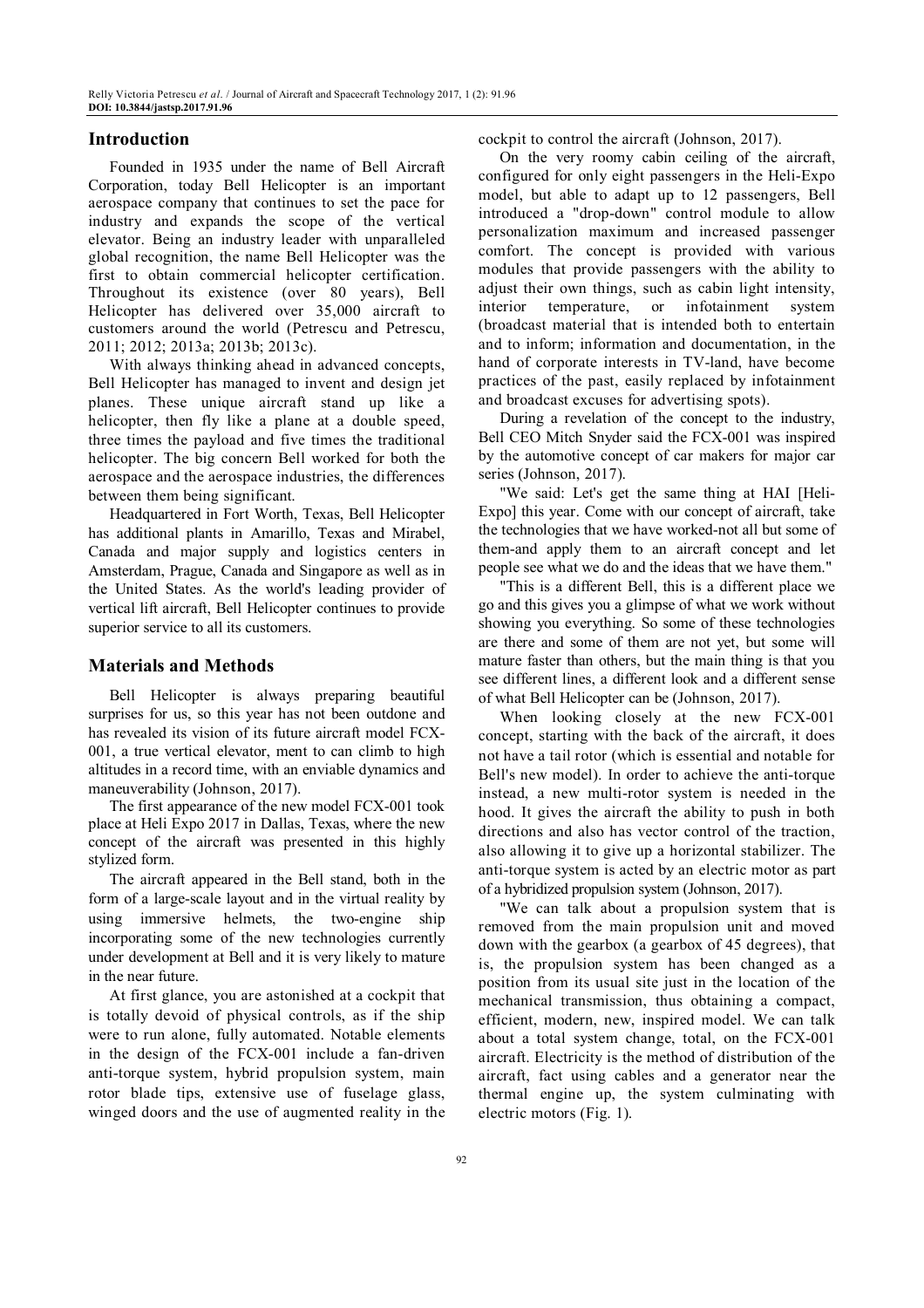

Fig. 1 Bell helicopter FCX-001 concept aircraft. Source: Johnson (2017)

## **Results**

At the top of the aircraft, the main rotor blades (morphing) have an attractive design. At the same time, technology aims to allow the tip of each blade to move between the different flight regimes, just like a "swing wing" on an airplane to maximize efficiency and performance and reduce noise.

The actual airframe of the aircraft is also very different from what Bell used in the past. In terms of ladder, the FCX-001 is slightly larger than a Bell 412 both in terms of its length and width, its new lines and its use of massive glass exhibiting some production challenges that rely on the new composite structures, today so widely used in the aviation and aerospace industries (Aversa *et al*., 2016a; 2016b; 2016c; 2016d; 2016e; 2016f; Mirsayar *et al*., 2017).

Inside, the FCX-001 has only one pilot seat designed for the aircraft to support only one pilot, generally running on the automatic pilot or even in automated modes like unmanned aircraft.

First of all, removing all extra buttons with important or less important roles, which in the course of time deteriorates, gets dirty and which in most cases is useless and even tangles not just the cabin but distracts the pilot from the main objectives and the essential controls. All button functions are replaced by computer assistance and artificial intelligence, allowing the pilot to relax and focus only when special situations arise.

The pilot no longer has to keep track of a set of parameters of the aircraft in flight on various monitors, all parameters being automatically controlled by the software. The pilot now only performs mission control and only takes on important flight safety functions.

In front of the pilot's seat is a clear field of view, without obstacles created by any display or controls. They will be delivered in the form of an augmented reality through a headset that can create their own workspace.

The idea is that the headset will recognize the hands of the pilot in space, allowing them to create and transfer different screens around the cockpit and even anchor them at certain points in space as in advanced software so they do not move when the pilot moved his head, remaining in his field of view.

"It's a futuristic, exciting concept that lets you customize the flight package for any pilot and it can extract the commands it really needs when it really needs it." Automatic directives can be set and only feedback can be obtained Instead of always touching the screen, Bilbrey said: "Microsoft HoloLens is a good example that exists today, but obviously from a conceptual point of view, we hope technology advances and can work with our flight systems."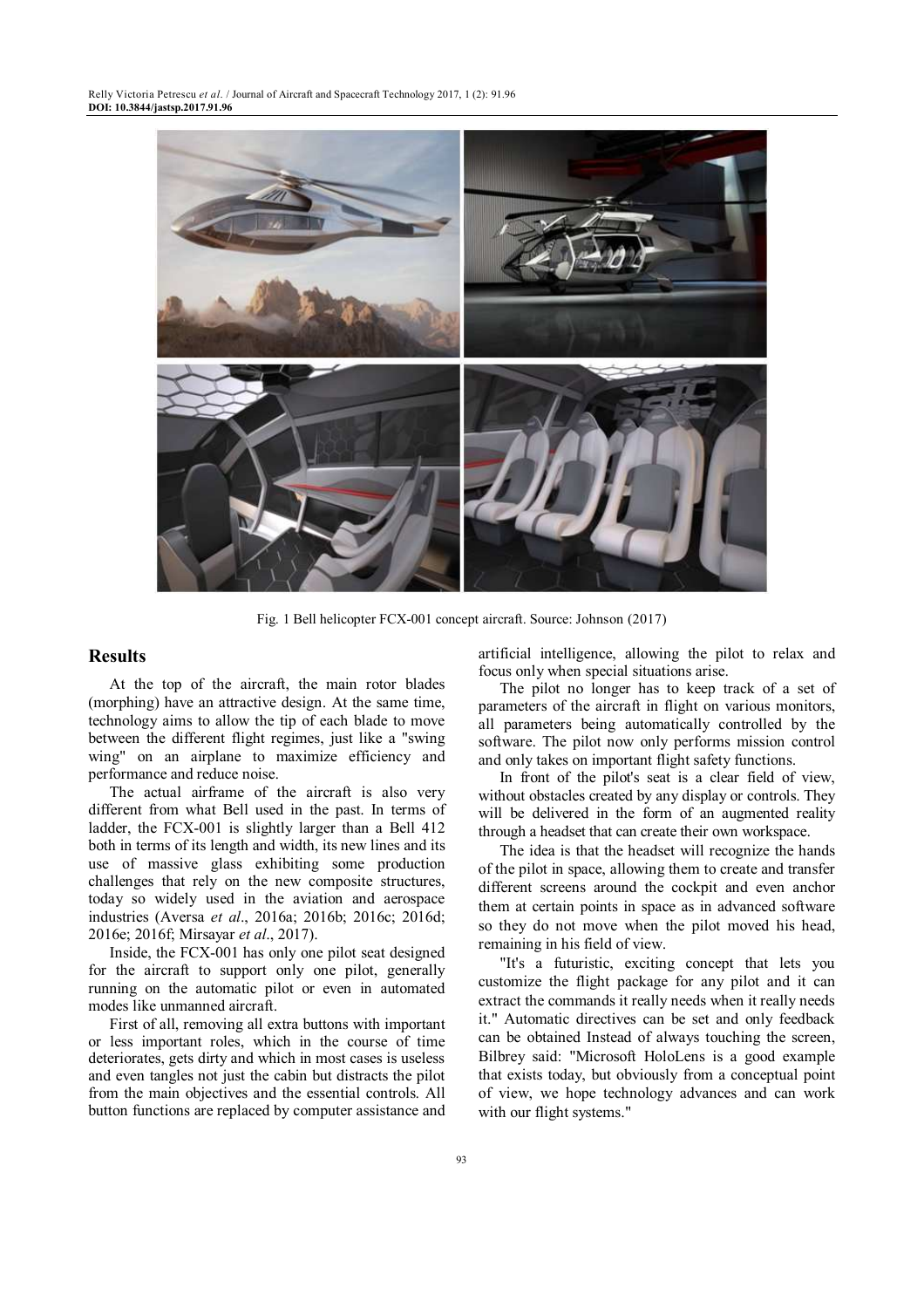In the near term, Drennan said: That "Bell is already running a test bench for anti-torque fan technology and at the same time setting up a hybrid system" (Johnson, 2017).

## **Discussion**

The new model FCX-001 presented by Bell looks superb and incorporates many new modern features that can be envied by other helicopter manufacturers.

The new concept is stylish, futuristic, stylized, interesting, simplified apparently from a constructive point of view, but in fact much more complex with powerful software that can emulate all the controls and pilot panels.

Some readers of the original article, after which this review was taken (Johnson, 2017), imply the existence of a similar project at Kudos Company, claiming that the ones there tested much better: vibratory and shear loads in the glass, unloading the air wings, modeling the button NOTAR AND VR windows, removing adjacent trees (Johnson, 2017). The authors of this review are convinced that Bell has tested all these features, even though they have not been shown in the short presentation made at Heli-Expo 2017 in Dallas, Texas.

David commented on March 8, 2017 at 1:53 am: Where is the protection against bird blows, protection against dust, snow or intake? Wire protection? Elegant and fanciful yes, but where are the ultra-aerial antennas? I'm an ex-BHT test pilot for over 20 years. Beyond the imagination of the new generation of helicopters, the rotors will soon be obsolete (Johnson, 2017).

It is supposed that all of these issues have already been tested or will be in the future after the first presentation.

Some pilots are afraid of this type of concept without buttons, handles, devices, (not physically built), replaced (emulated) by software.

The new concept of driving with the software inspires the admiration and the fear of the pilot that he could be overcome and at a time of disruption of the software there could be a catastrophe in the absence of a classic, manual, mechanical, physical command. Pilot Bryan W goes so far as to say that the fear of driving this is so great that experienced pilots will not accept to become soft-assisted robots and to do so unless they will need a lot of money (Johnson, 2017). This is what we believe is the essence. After airplanes without pilots, pilots are now fully coordinated by a central, universal system through satellites, computers, electronics, robotics and soft. The pilot no longer depends only on his reaction capabilities, but to the greatest extent he is permanently coordinated by software. Somehow the pilot becomes a robot and in some extreme situations he can't have the possibility of his will.

#### *The Basic Problem of the Concept*

If the software interrupts even for a second, if it catches a virus, all the emulged commands in the software disappear (even the pilot's lever hand), the pilot becomes powerless, he can only then say his last prayer.

Such a concept contravenes the aviator's ethics and does not even respect the basic rules of flight safety from the start.

#### **Conclusion**

Bell Helicopter is always preparing beautiful surprises for us, so this year has not been outdone and has revealed its vision of its future aircraft model FCX-001, a true vertical elevator, ment to can climb to high altitudes in a record time, with an enviable dynamics and maneuverability. The first appearance of the new model FCX-001 took place at Heli Expo 2017 in Dallas, Texas, where the new concept of the aircraft was presented in this highly stylized form. The aircraft appeared in the Bell stand, both in the form of a large-scale layout and in the virtual reality by using immersive helmets, the twoengine ship incorporating some of the new technologies currently under development at Bell and it is very likely to mature in the near future. At first glance, you are astonished at a cockpit that is totally devoid of physical controls, as if the ship were to run alone, fully automated. Notable elements in the design of the FCX-001 include a fan-driven anti-torque system, hybrid propulsion system, main rotor blade tips, extensive use of fuselage glass, winged doors and the use of augmented reality in the cockpit to control the aircraft. On the very roomy cabin ceiling of the aircraft, configured for only eight passengers in the Heli-Expo model, but able to adapt up to 12 passengers, Bell introduced a "drop-down" control module to allow personalization maximum and increased passenger comfort. The concept is provided with various modules that provide passengers with the ability to adjust their own things, such as cabin light intensity, interior temperature, or infotainment system. When looking closely at the new FCX-001 concept, starting with the back of the aircraft, it does not have a tail rotor (which is essential and notable for Bell's new model). In order to achieve the anti-torque instead, a new multi-rotor system is needed in the hood. It gives the aircraft the ability to push in both directions and also has vector control of the traction, also allowing it to give up a horizontal stabilizer. The anti-torque system is acted by an electric motor as part of a hybridized propulsion system. At the top of the aircraft, the main rotor blades (morphing) have an attractive design. At the same time, technology aims to allow the tip of each blade to move between the different flight regimes, just like a "swing wing" on an airplane to maximize efficiency and performance and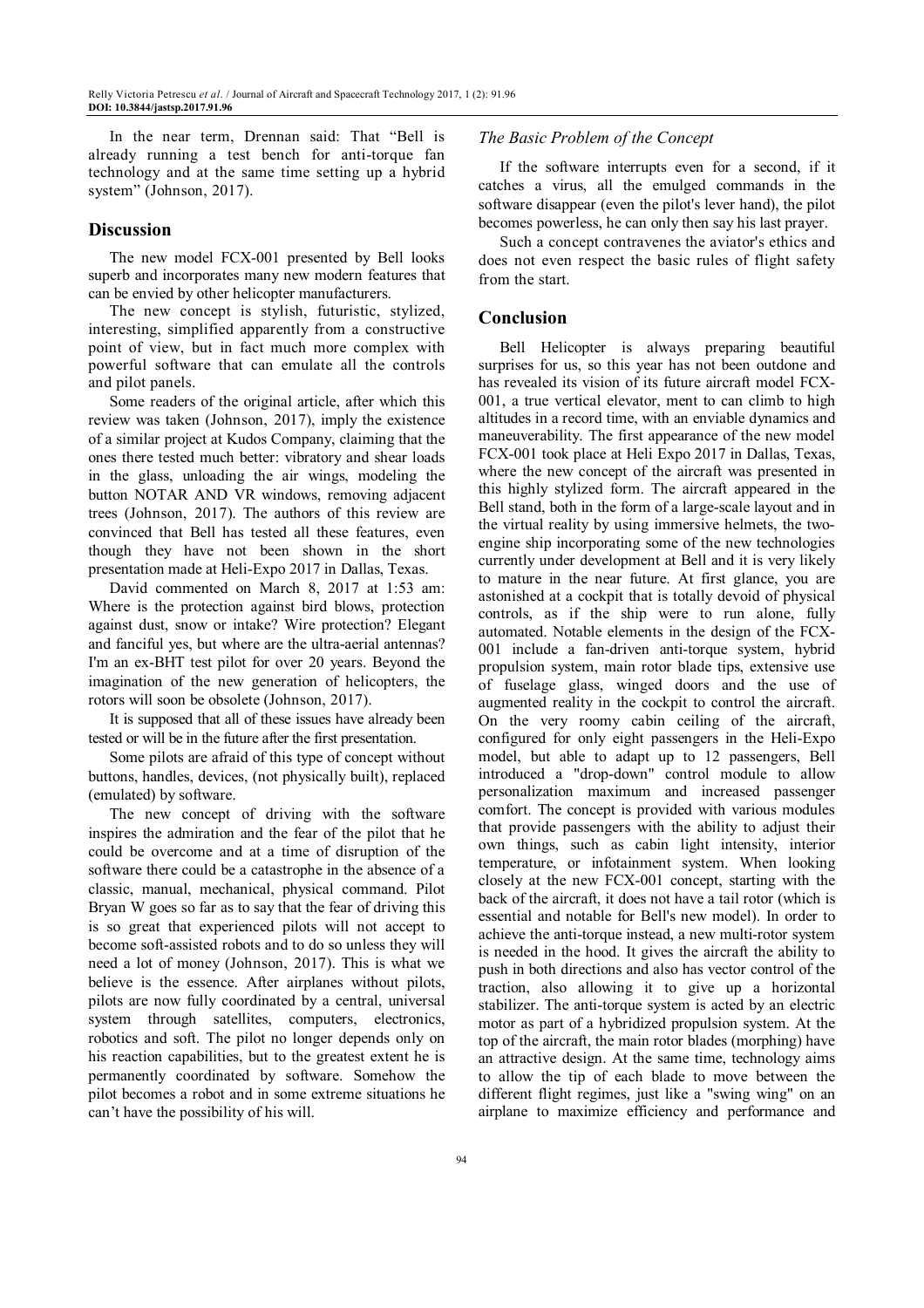reduce noise. The actual airframe of the aircraft is also very different from what Bell used in the past. In terms of ladder, the FCX-001 is slightly larger than a Bell 412 both in terms of its length and width, its new lines and its use of massive glass exhibiting some production challenges that rely on the new composite structures, today so widely used in the aviation and aerospace industries.

Some pilots are afraid of this type of concept without buttons, handles, devices, (not physically built), replaced (emulated) by software.

The new concept of driving with the software inspires the admiration and the fear of the pilot that he could be overcome and at a time of disruption of the software there could be a catastrophe in the absence of a classic, manual, mechanical, physical command. Pilot Bryan W goes so far as to say that the fear of driving this is so great that experienced pilots will not accept to become soft-assisted robots and to do so unless they will need a lot of money (Johnson, 2017).

This is what we believe is the essence. After airplanes without pilots, pilots are now fully coordinated by a central, universal system through satellites, computers, electronics, robotics and soft. The pilot no longer depends only on his reaction capabilities, but to the greatest extent he is permanently coordinated by software. Somehow the pilot becomes a robot and in some extreme situations he can't have the possibility of his will.

## **Acknowledgement**

We acknowledge and thank Mr Taher M. Abu-Lebdeh, Associate Prof at North Carolina A and T State University, United States, for his suggestions and comments.

## **Funding Information**

It's not necessary. The original article, after which this review has been taken, is "Bell Helicopter unveils futuristic FCX-001 concept aircraft" (Johnson, 2017). Through this work, the authors want to express their views on this new concept. The basic problem of this new concept is that if the software interrupts even for a second, if it catches a virus, all the emulged commands in the software disappear (even the pilot's lever hand), the pilot becomes powerless, he can only then say his last prayer. Such a concept contravenes the aviator's ethics and does not even respect the basic rules of flight safety from the start.

## **Author's Contributions**

All the authors contributed equally to prepare, develop and carry out this manuscript.

#### **Ethics**

This article is a review and the original article, after which this review has been taken, is "Bell Helicopter unveils futuristic FCX-001 concept aircraft" (Johnson, 2017). The authors want to highlight and discuss some important issues regarding this new prototype. The original article, after which this review has been taken, is "Bell Helicopter unveils futuristic FCX-001 concept aircraft" (Johnson, 2017). Through this work, the authors want to express their views on this new concept. The basic problem of this new concept is that if the software interrupts even for a second, if it catches a virus, all the emulged commands in the software disappear (even the pilot's lever hand), the pilot becomes powerless, he can only then say his last prayer. Such a concept contravenes the aviator's ethics and does not even respect the basic rules of flight safety from the start.

The corresponding author confirms that all of the other authors have read and approved the manuscript and no ethical issues involved.

## **References**

- Aversa, R., D. Parcesepe, R.V. Petrescu, G. Chen and F.I.T. Petrescu *et al*., 2016a. Glassy amorphous metal injection molded induced morphological defects. Am. J. Applied Sci., 13: 1476-1482.
- Aversa, R., R.V. Petrescu, F.I.T. Petrescu and A. Apicella, 2016b. Smart-factory: Optimization and process control of composite centrifuged pipes. Am. J. Applied Sci., 13: 1330-1341.
- Aversa, R., F. Tamburrino, R.V. Petrescu, F.I.T. Petrescu and M. Artur *et al*., 2016c. Biomechanically inspired shape memory effect machines driven by muscle like acting NiTi alloys. Am. J. Applied Sci., 13: 1264-1271.
- Aversa, R., R.V. Petrescu, R. Sorrentino, F.I.T. Petrescu and A. Apicella, 2016d. Hybrid ceramo-polymeric nanocomposite for biomimetic scaffolds design and preparation. Am. J. Eng. Applied Sci., 9: 1096-1105.
- Aversa, R., V. Perrotta, R.V. Petrescu, C. Misiano and F.I.T. Petrescu *et al*., 2016e. From structural colors to super-hydrophobicity and achromatic transparent protective coatings: Ion plating plasma assisted  $TiO<sub>2</sub>$ and  $SiO<sub>2</sub>$  Nano-film deposition. Am. J. Eng. Applied Sci., 9: 1037-1045.
- Aversa, R., R.V. Petrescu, F.I.T. Petrescu and A. Apicella, 2016f. Biomimetic and evolutionary design driven innovation in sustainable products development. Am. J. Eng. Applied Sci., 9: 1027-1036.
- Johnson, O., 2017. Bell Helicopter unveils futuristic FCX-001 concept aircraft. Vertical Magazine.